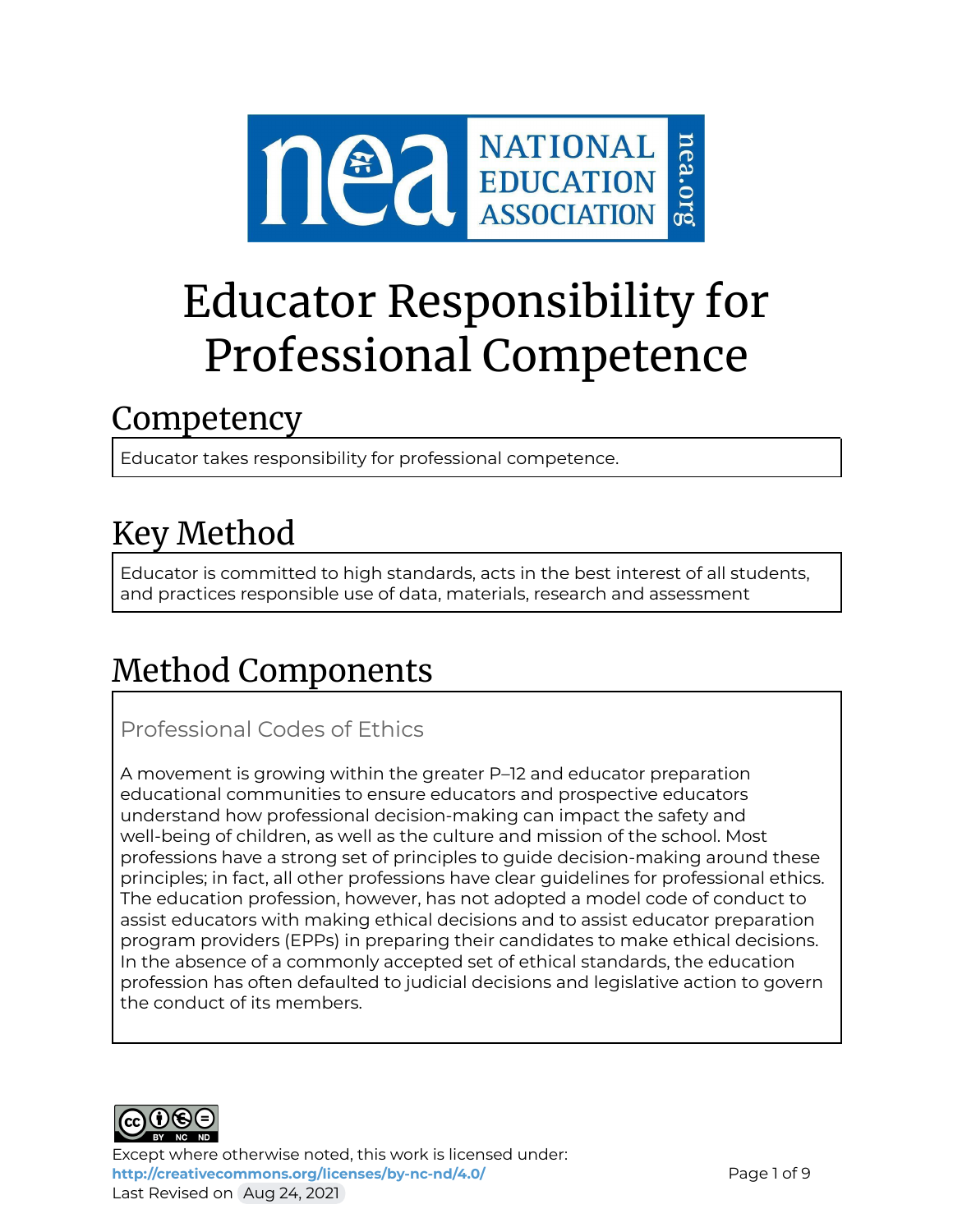### Code of Ethics vs. Code of Conduct

A professional code of ethics sets a higher threshold than regulatory codes of conduct. A code of conduct provides absolutes for employment, licensure, and/or criminal sanctions. The Model Code of Ethics for Educators (MCEE), however, helps mitigate the risks inherent within the profession and is designed as a guide for current and future educators to construct the best course of action when faced with ethical dilemmas, providing a basis for educator learning, self-reflection, and self-accountability.

### The Model Code of Ethics for Educators (MCEE)

The Model Code of Ethics for Educators (MCEE) serves as a guide for future and current educators faced with the complexities of P–12 education. The establishment of this professional code of ethics by educators for educators honors the public trust and upholds the dignity of the profession.

The MCEE:

- Connects the aspirations of professional ethics with the day-to-day realities of the practicing educator
- Facilitates a broad understanding of what constitutes best ethical practice
- Helps ensure that educators are equipped with a framework for ethical decision-making
- Provides a basis for conversations across the profession about the importance of having a common language rooted in professional ethics.

The Model Code of Ethics for Educators consists of five major principles which broadly define critical dimensions of ethical practice expected of the professional educator.

- 1. Responsibility to the Profession
- 2. Responsibility for Professional Competence
- 3. Responsibility to Students
- 4. Responsibility to the School Community
- 5. Responsible and Ethical Use of Technology

For additional information about the Model Code of Ethics for Educators, the principles and performance indicators, please visit www.nasdtec.net.

### Demonstrates Commitment to High Standards

Know your state and national standards specific to your discipline.

● Using MCEE Standards (see Resources section) and other ethics codes unique to your discipline.



Except where otherwise noted, this work is licensed under: **<http://creativecommons.org/licenses/by-nc-nd/4.0/>** Page 2 of 9 Last Revised on Aug 24, 2021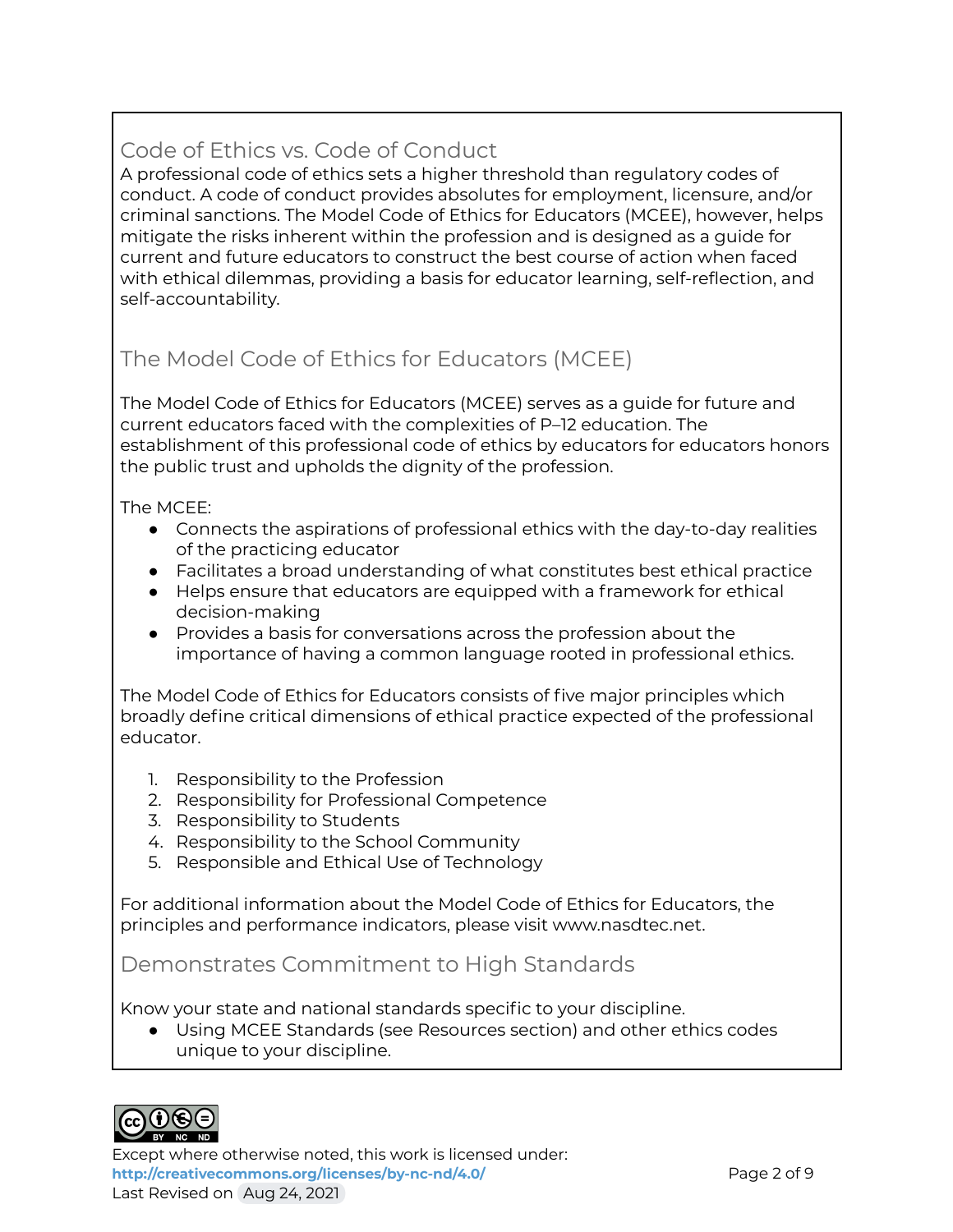- Accepting the responsibilities, performing duties and providing services corresponding to your license or appropriate standards for your position.
- Assessing your professional skills, content knowledge, and competency on an ongoing basis.
- Being committed to ongoing professional learning.

Demonstrates Responsible Use of Data, Materials, Research, and Assessment

Using data, data sources, or findings accurately and reliably.

- Intellectual Property Rights: Who owns the rights to the material you are using in your classroom? When using sites such as Teachers Pay Teachers, Share My Lesson, and others, know the intellectual rights for these sites.
- Citing data or materials from published, unpublished, or electronic sources when disseminating information.

### Acts in the Best Interest of All Students

Protecting students from any practice that harms them.

- Increasing all students' access to the curriculum, activities, and resources in order to provide quality and equitable educational experience.
- Being informed about the history and culture of groups of students.
- Working to engage the school community to close gaps in achievement, opportunity, and attainment.

## Supporting Rationale and Research

Ashraf, H., Hosseinnia, M., & Domsky, J. G. H. (2017). EFL teachers' commitment to professional ethics and their emotional intelligence: A relationship study. Cogent Education, 4(1) doi[:http://dx.doi.org.library.capella.edu/10.1080/2331186X.2017.1298188](http://dx.doi.org.library.capella.edu/10.1080/2331186X.2017.1298188)

Bullough, R. (2011). Ethical and moral matters in teaching and teacher education. Science Direct. Retrieved from:

<https://www.sciencedirect.com/science/article/pii/S0742051X10001587?via%3Dihub>

Darden, E. (2014). Ethics at school: Let your conscience be your guide. EdLaw-Phi Delta Kappan. February 2014. DOI: 10.1177/003172171409500516 Educational testing service: new program informs teachers' ethical decision making. (2016, May 04). Education letter retrieved from

[https://news.ets.org/press-releases/new-program-informs-teachers-ethical-decision](https://news.ets.org/press-releases/new-program-informs-teachers-ethical-decision-making/) [-making/](https://news.ets.org/press-releases/new-program-informs-teachers-ethical-decision-making/)



Except where otherwise noted, this work is licensed under: <http://creativecommons.org/licenses/by-nc-nd/4.0/> **Page 3 of 9** Last Revised on Aug 24, 2021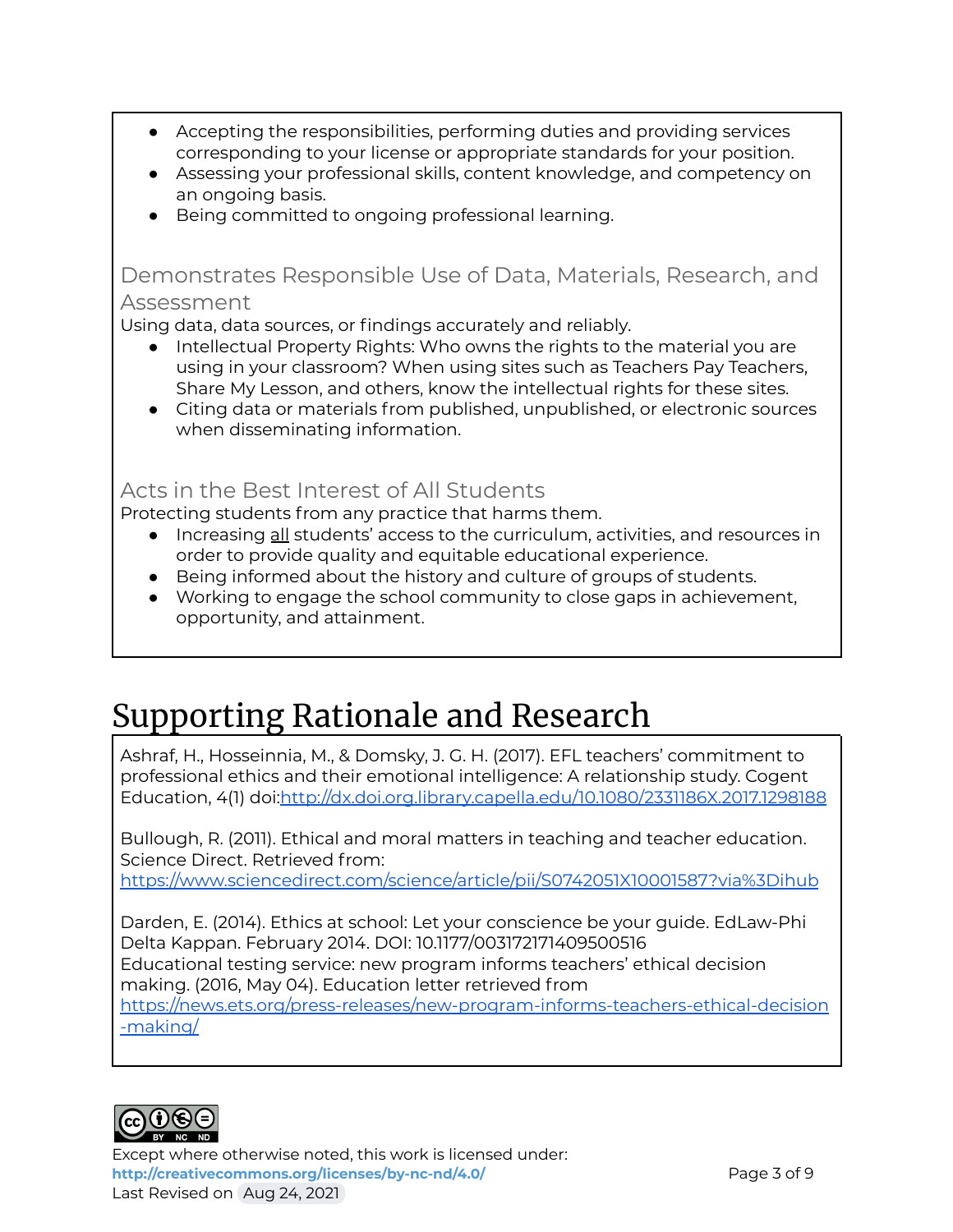Harrison, L. K. (2019). Educator misconduct in Idaho: A quantitative analysis (Order No. 13426867). Available from ProQuest Central; ProQuest Dissertations & Theses Global. (2175705732). Retrieved from

<https://pqdtopen.proquest.com/doc/2175705732.html?FMT=AI>

Hellawell, B. (2015). Ethical accountability and routine moral stress in Special Educational Needs professionals. *Management in Education, 29*(3), 119–124. <https://doi.org/10.1177/0892020615584106>

Kafi, Z., Motallebzadeh, K., & Ashraf, H. (2018). Developing, localizing & validating code of professional ethics through PLS-SEM: EFL university instructors' perspectives. *Cogent Education, 5*(1) doi:<http://dx.doi.org.library.capella.edu/10.1080/2331186X.2018.1492340>

Kemman, H. R. (2019). Ethical school leadership: The conceptions and practices secondary principals use to maintain ethical context and relationships in their schools (Order No. 13810380). Available from ProQuest Central; ProQuest Dissertations & Theses Global. (2201789195). Retrieved from <https://scholarspace.library.gwu.edu/etd/mg74qm740>

Lynch, P., Heath, M., Morehead, S., & Wallace, L. A. (2015). An analysis of Missouri school districts' ethics policies as related to educator decision making at the district level (Order No. 3715755). Available from ProQuest Dissertations & Theses Global. (1701983712).

Ethics policies from organizations at both the state and national level were evaluated for consistencies between standards, and recommendations were made for the development and implementation of a model ethics policy for educators.

Maxwell, B., Tremblay-Laprise, A., Filion, M., Boon, H., Daly, C., van den Hoven, M. A., . . . Walters, S. (2016). A five-country survey on ethics education in preservice teaching programs. Journal of Teacher Education, 67(2), 135-151. Doi: http://dx.doi.1177/0022487115624490

News Service. (April 24, 2014 Thursday). NATIONAL TASK FORCE TO DEVELOP MODEL CODE OF EDUCATOR ETHICS. States News Service. Retrieved from [https://advance-lexis-com.library.capella.edu/api/document?collection=news&id=ur](https://advance-lexis-com.library.capella.edu/api/document?collection=news&id=urn:contentItem:5C26-M4T1-DYTH-G4MD-00000-00&context=1516831) [n:contentItem:5C26-M4T1-DYTH-G4MD-00000-00&context=1516831](https://advance-lexis-com.library.capella.edu/api/document?collection=news&id=urn:contentItem:5C26-M4T1-DYTH-G4MD-00000-00&context=1516831)

Umpstead, R., Brady, K., Lugg, E., Klinker, J., & Thompson, D. (2013). Educator ethics: A comparison of teacher professional responsibility laws in four states. *Journal of Law and Education, 42*(2), 183.

The authors of this study noticed that very little attention is being paid to teachers' ethical responsibilities and the existing reasons for disciplinary actions against educators.



Except where otherwise noted, this work is licensed under: <http://creativecommons.org/licenses/by-nc-nd/4.0/><br>
Page 4 of 9 Last Revised on Aug 24, 2021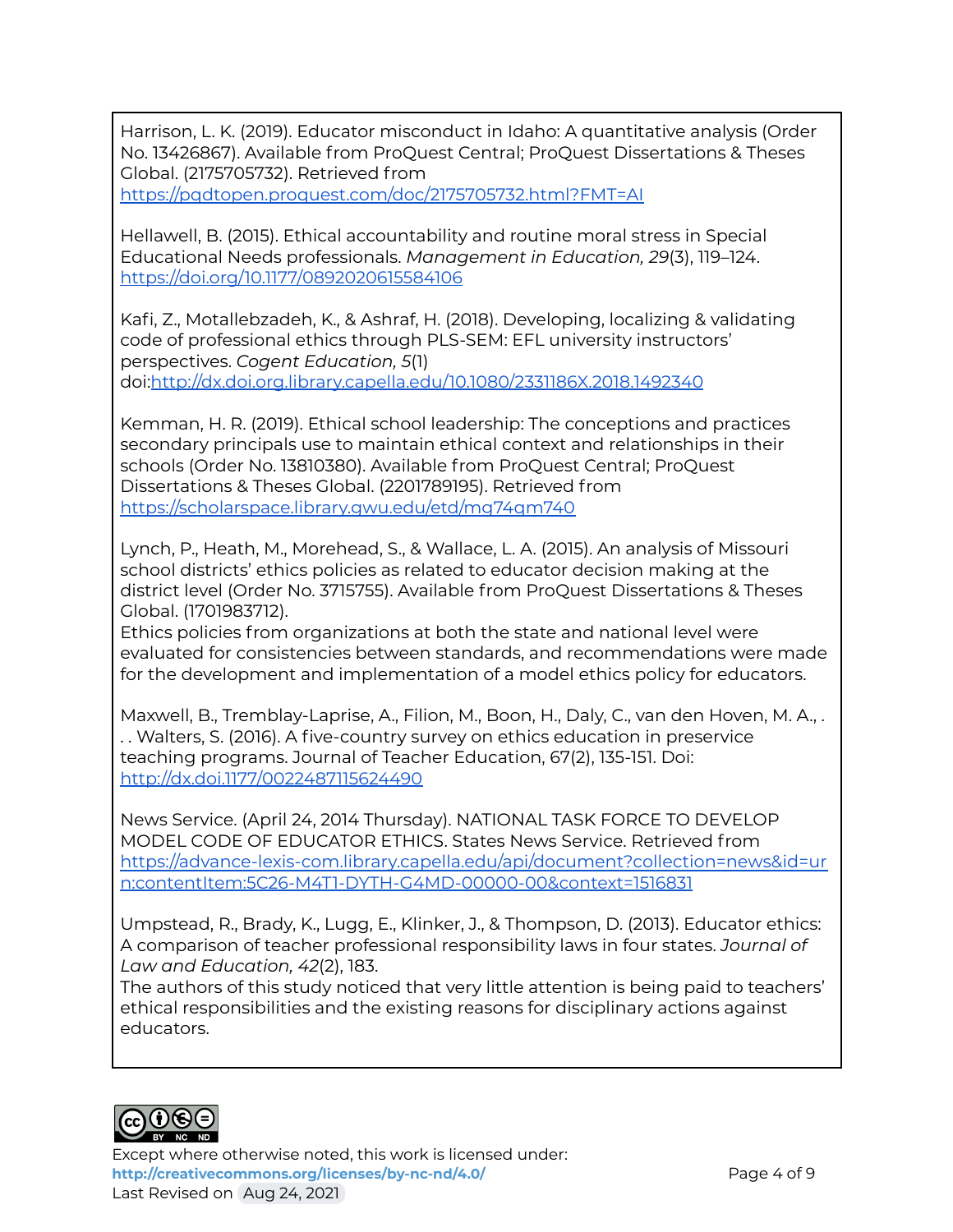Wamser, R. J., Homes, S. M., & Zahm-Duncheon, A. (2014). Codes of educator ethics in the United States: A policy analysis to guide leadership at the national, state, and local levels (Order No. 3685020). Available from ProQuest Dissertations & Theses Global. (1661457152). Retrieved from

[http://library.capella.edu/login?qurl=https%3A%2F%2Fsearch.proquest.com%2Fdoc](http://library.capella.edu/login?qurl=https%3A%2F%2Fsearch.proquest.com%2Fdocview%2F1661457152%3Faccountid%3D27965) [view%2F1661457152%3Faccountid%3D27965](http://library.capella.edu/login?qurl=https%3A%2F%2Fsearch.proquest.com%2Fdocview%2F1661457152%3Faccountid%3D27965)

### Resources

Ethics

**Videos**

Code of Ethics with Troy [Hutchings](https://vimeo.com/263466346) and Phil Rogers (Part 1 of 2)

Code of Ethics with Troy [Hutchings](https://vimeo.com/262153068) and Phil Rogers (Part 2 of 2)

Overview of the Model Code of Ethics for [Educators](https://vimeo.com/299747017) (MCEE)

**Articles**

Beyond the Classroom: The [importance](https://www.miamiherald.com/news/local/community/miami-dade/community-voices/article17030966.html) of ethics in education

Protecting the Profession: [Professional](https://www.ets.org/s/proethica/pdf/real-clear-articles.pdf) ethics in the classroom

The Model Code of Ethics for [Educators](https://www.nasdtec.net/page/MCEE_Doc)

[Rationale](https://www.nasdtec.net/page/MCEE_Rationale) for the MCEE

National Council for the [Advancement](https://www.nasdtec.net/page/NCAEE_Landing) of Educator Ethics

ESP [Professional](http://www.nea.org/assets/docs/ESP_PGC_digital.pdf) Growth Continuum

Code of [Ethics](http://www.nea.org/home/30442.htm)

State [Schools](https://www.postcrescent.com/story/news/education/2016/07/25/code-ethics-missing-wisconsin-schools/79370316/) Suffer with no Code of Ethics

**Podcasts**

Focusing on Ethics: [Smartphones](https://www.podbean.com/media/share/pb-ksw6r-aca2db?utm_campaign=w_share_ep&utm_medium=dlink&utm_source=w_share) in the classroom

Blurred Lines: [Protecting](https://www.podbean.com/media/share/pb-3fyuv-aa9542?utm_campaign=u_share_ep&utm_medium=dlink&utm_source=u_share) educators from social media mishaps



Except where otherwise noted, this work is licensed under: **<http://creativecommons.org/licenses/by-nc-nd/4.0/>** Page 5 of 9 Last Revised on Aug 24, 2021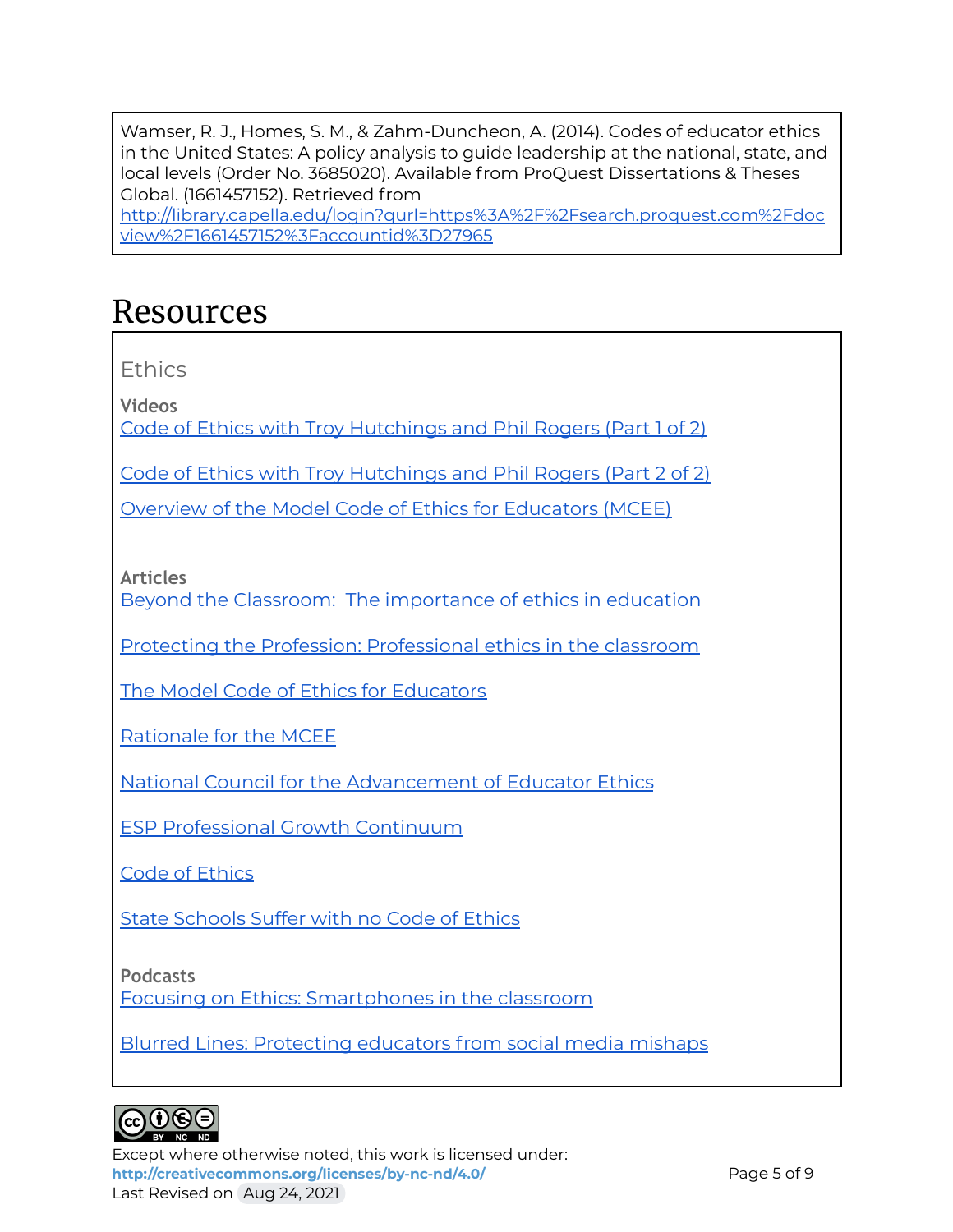### Submission Guidelines & Evaluation Criteria

*To earn the micro-credential, you must receive a passing score in Parts 1 and 3, and be proficient for all components in Part 2.*

#### Part 1. Overview Questions (Provides Context)

300-500 words

*Please answer the following contextual questions to help our reviewer understand your current situation. Do not include any information that will make you or others identifiable to our reviewers.*

- 1. List your Career/Membership category, specific position and title, number of years working in education and a basic description of your worksite (grades, student population, and demographics), community information (urban/rural/suburban), and other relevant information.
- 2. Describe your current knowledge of ethics in education. Have you had any training in educational ethics? How do you know if something is ethical? Be sure to fully explain your response with examples and details.

**Passing:** Responses completely answer each question and include specific examples that clearly illustrate understanding. Writing is easy to organize and understand.

### Part 2. Work Examples/Artifacts/Evidence

To earn this micro-credential, please submit the following **three artifacts** as evidence of your learning. *Please do not include any information that will make you or your students identifiable to your reviewers*.

#### **Artifact 1: Action Plan**

Examine the MCCE and codes unique to your job and create an action plan for the following. *(See example below.)*

Your plan should include 3 professional learning goals based on your needs as a professional and, for each goal, **all** of the following:

● Job responsibilities related to the goal



Except where otherwise noted, this work is licensed under: <http://creativecommons.org/licenses/by-nc-nd/4.0/><br>
Page 6 of 9 Last Revised on Aug 24, 2021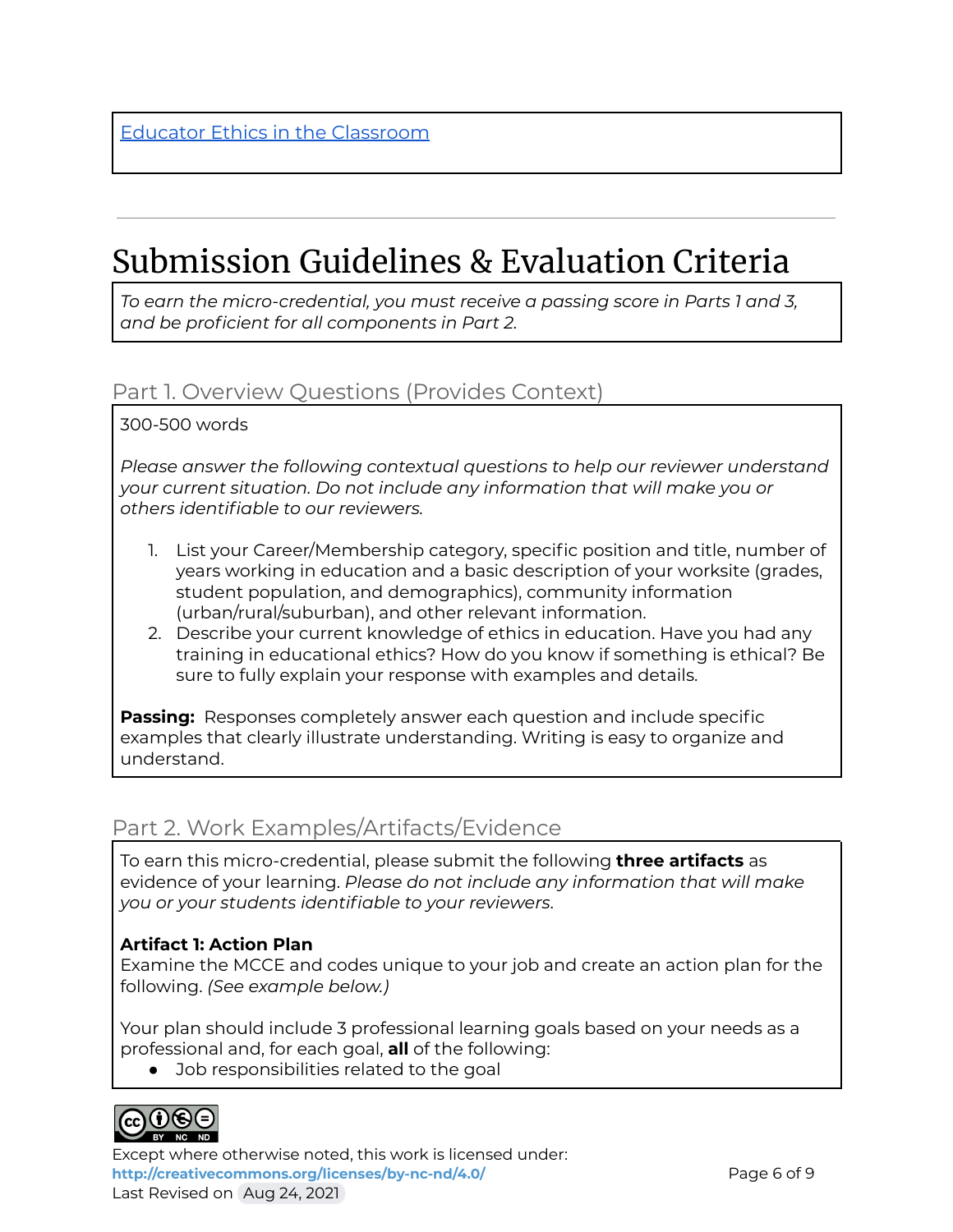- Skills needed to reach goal
- How you will engage in professional learning
- Timeline
- Intended results

#### **Artifact 2: One-Pagers on Responsible Use**

Design a series of one-pagers to share with colleagues that demonstrate responsible use for professional competence.

- Data
- Materials
- Assessment
- Intellectual Property Rights

#### **Artifact 3: Act in the Best Interest of Students**

(500-800 words)

Research and cite 3 examples where the education system has not acted in the best interest of students. (Provide links when available). Then give examples of how to ethically and professionally handle this situation. For each example, you will need to include:

- Citation and/or link to the example
- Description of the issue
- Explanation of how this in not in the best interest of students
- 2-3 possible ways an educator can ethically and professionally handle the situation
- Final recommendation and justification for the best ethical choice of the 2-3 proposed solutions.

#### Part 2. Rubric

|                                          | <b>Proficient</b>                                                                                                                   | <b>Basic</b>                                                                                                                         | <b>Developing</b>                                                                                                                |
|------------------------------------------|-------------------------------------------------------------------------------------------------------------------------------------|--------------------------------------------------------------------------------------------------------------------------------------|----------------------------------------------------------------------------------------------------------------------------------|
| <b>Artifact 1:</b><br><b>Action Plan</b> | Goals are directly<br>related to job<br>responsibilities and<br>will improve<br>professional<br>competence.                         | Goals may not<br>directly relate to job<br>responsibilities and/or<br>do not improve<br>professional<br>competence.                  | Goals are not related<br>to job responsibilities<br>and/or do not<br>improve professional<br>competence.<br>Action plan includes |
|                                          | Action plan includes<br>all of the following for<br>each goal:<br>-Job responsibilities<br>-Skills needed<br>-Professional learning | Action plan includes<br>some of the following<br>for each goal:<br>-Job responsibilities<br>-Skills needed<br>-Professional learning | only one or two of the<br>following for each<br>goal:<br>-Job responsibilities<br>-Skills needed<br>-Professional learning       |



Except where otherwise noted, this work is licensed under: <http://creativecommons.org/licenses/by-nc-nd/4.0/> **Page 7 of 9** Last Revised on Aug 24, 2021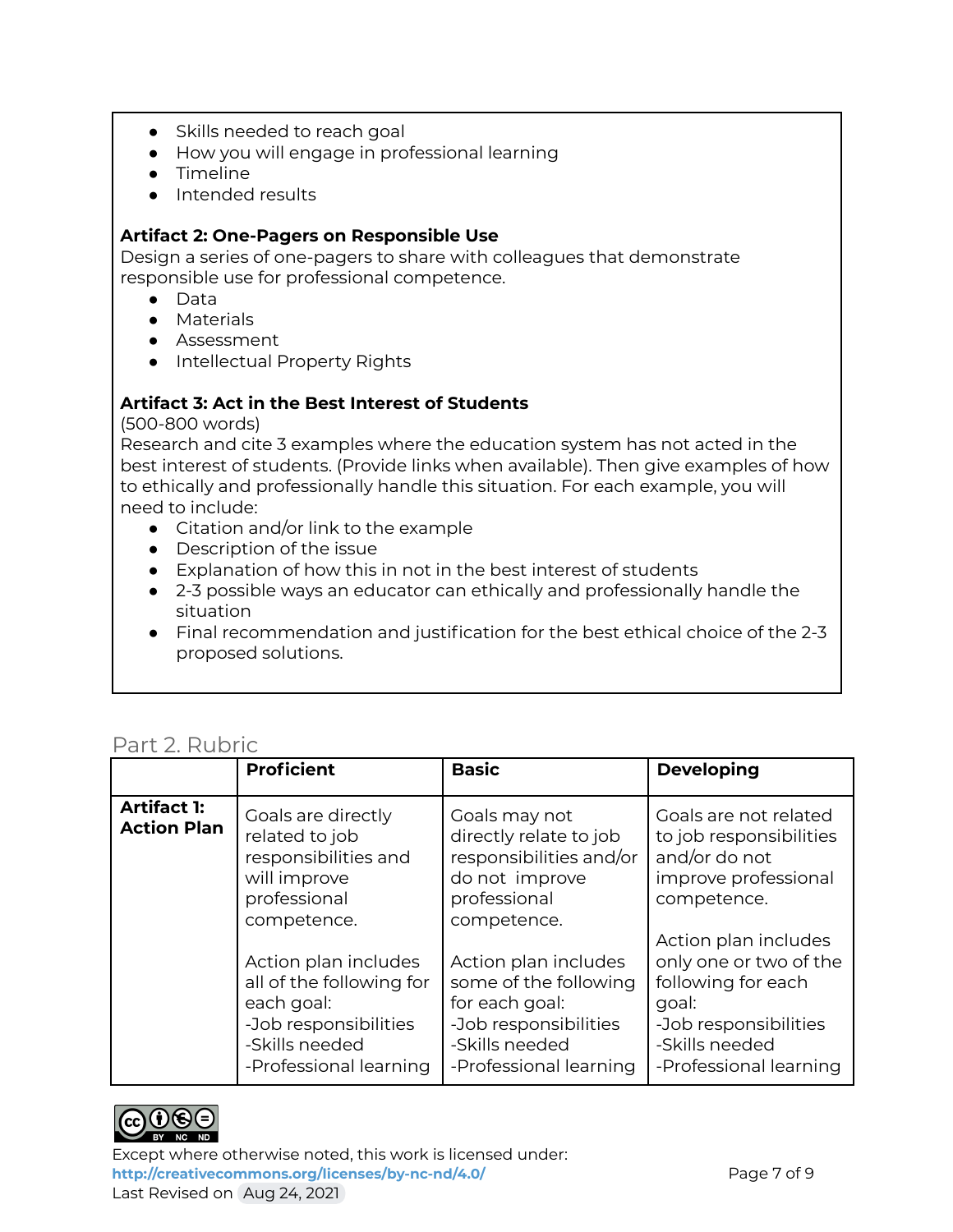|                                         | -Timeline<br>-Results                                                                                                                          | -Timeline<br>-Results                                                                                                                                                                                                   | -Timeline<br>-Results                                                                                                                                                                                                        |
|-----------------------------------------|------------------------------------------------------------------------------------------------------------------------------------------------|-------------------------------------------------------------------------------------------------------------------------------------------------------------------------------------------------------------------------|------------------------------------------------------------------------------------------------------------------------------------------------------------------------------------------------------------------------------|
| <b>Artifact 2:</b><br><b>One-pagers</b> | One-pager for each of<br>the 4 topics listed                                                                                                   | One-pager for only 3<br>of the 5 topics listed                                                                                                                                                                          | One-pager for only 1-2<br>of the 5 topics listed                                                                                                                                                                             |
|                                         | And all the<br>one-pagers<br>-accurately<br>summarize the key<br>points<br>-provide information<br>on how the policies<br>relate to your role. | And/or the<br>one-pagers<br>-may include some<br>inaccuracies<br>-may be missing<br>some key points in<br>the summary of the<br>policies<br>-may be missing<br>information on how<br>the topics relate to<br>your role. | And/or the<br>one-pagers<br>- include many<br>inaccuracies<br>-are missing most of<br>the key points in the<br>summary of the<br>policies<br>-are missing any<br>information on how<br>the policies relate to<br>your roles. |
| <b>Artifact 3:</b><br>Act in the        | 3 examples are given                                                                                                                           | 2 examples are given                                                                                                                                                                                                    | 1 example is given                                                                                                                                                                                                           |
| <b>Best</b>                             |                                                                                                                                                |                                                                                                                                                                                                                         |                                                                                                                                                                                                                              |
| Interest of<br><b>Students</b>          | And all of the<br>following:                                                                                                                   | And some of the<br>following:                                                                                                                                                                                           | And most of the<br>following<br>information is                                                                                                                                                                               |



Except where otherwise noted, this work is licensed under: <http://creativecommons.org/licenses/by-nc-nd/4.0/><br>
Page 8 of 9 Last Revised on Aug 24, 2021